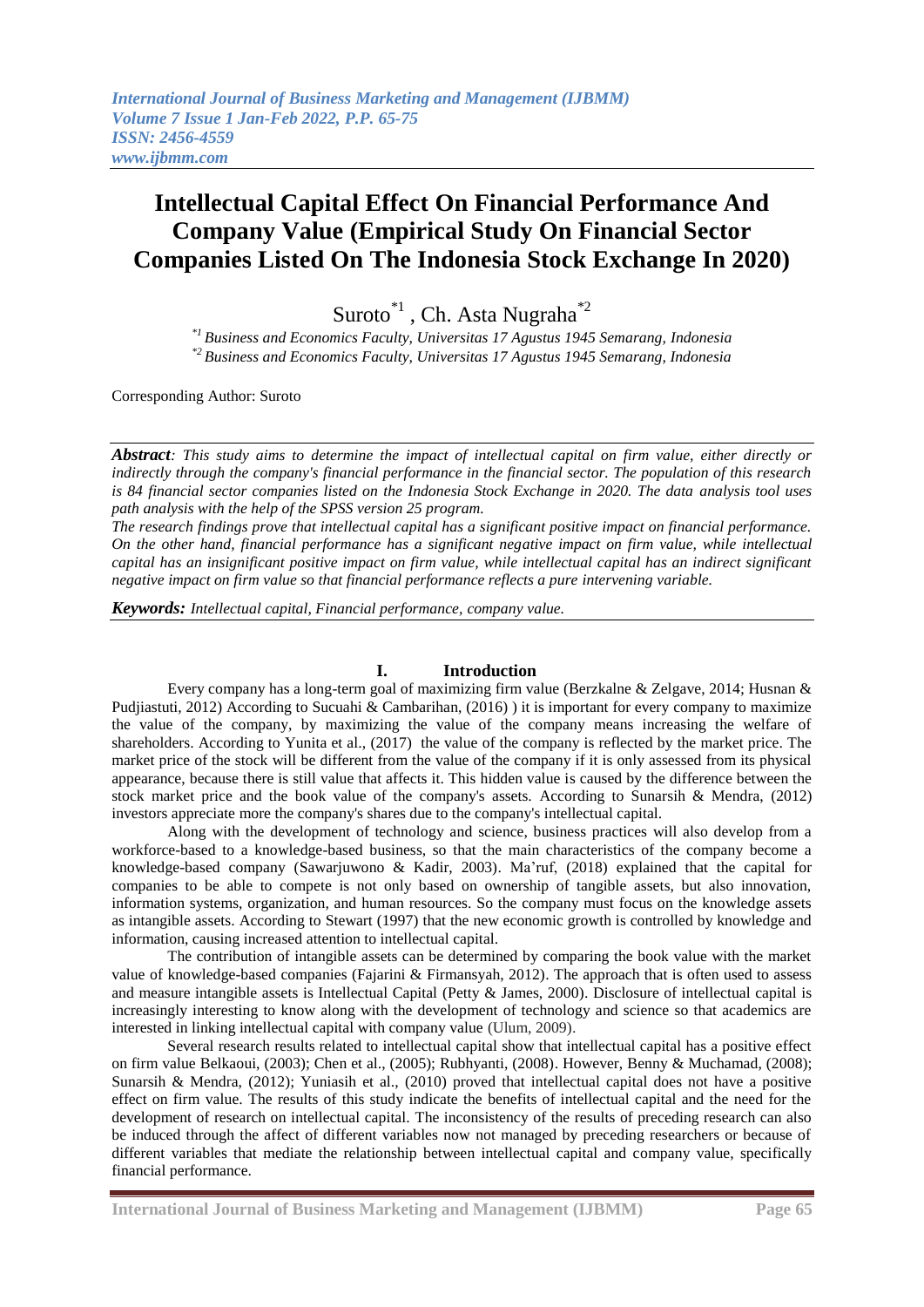Regarding this inconsistency, the researcher is interested in conducting a study entitled "The Impact of Intellectual Capital on Firm Value through Financial Performance (Empirical Study on issuers of the financial sector on the Indonesia Stock Exchange in 2020)". Financial sector issuers were chosen as the object of this research because the financial sector business is intellectually intensive (Firer & Williams, 2003); and has large intellectual capital and focuses more on knowledge capital in carrying out operational activities than physical capital (Pramestiningrum, 2013).

The use of financial performance variables in this study is because in addition to firm value being influenced by intellectual capital, there are also other factors that contribute to firm value, so the question posed in this study is whether intellectual capital has an impact on financial performance and whether intellectual capital has a direct or indirect impact on financial performance the value of the company.

The use of financial performance variables in this study is because in addition to firm value being influenced by intellectual capital, there are also other factors that contribute to firm value, so the questions posed in this study are how does intellectual capital influence financial performance, how does financial performance influence firm value, and how does financial performance affect firm value? the influence of intellectual capital on the value of the company and whether intellectual capital has a direct or indirect impact on the value of the company.

#### **II. Literature Review And Model Development**

## **Resource Based Theory**

Resources Based Theory discusses company resources and how companies manage and utilize resources properly (Bontis et al., 2000). Barney, (1991) explains that each company has different resources, so the performance obtained will be different. Resource based theory assumes that competitive advantage comes from internal companies (Paulus & Murdapa, 2016). Wernerfelt, (1984) revealed that resources are everything that can be considered as the advantages or disadvantages of a company.

Belkaoui, (2003) reveals that the company's resources, both tangible and intangible resources that are used effectively by the company are the main drivers for the creation of competitiveness and company performance. In addition Belkaoui, (2003) also revealed that intellectual capital meets the criteria as a unique resource to create a competitive advantage for companies to gain added value. Companies that can properly cultivate the potential of employees will increase productivity. If productivity increases, income and profits increase. The increase in income and profits shows the company's financial performance has increased (Pramelasari, 2010).

#### **Stakeholder Theory**

Stakeholder theory explains that stakeholders have the right to know about the company's activities. The main goal is to help companies increase the value of the impact of the company's activities and minimize stakeholder losses (Deegan, 2004). Ghozali & Anis, (2007) explain that the company is not only active for its own interests, but also benefits stakeholders.

In the context of intellectual capital, stakeholders have an interest in influencing management in the process of utilizing all the potential possessed by the company, both human capital, physical capital and structural capital. Because only management can create value added, then encourage the company's financial performance for the benefit of the stakeholders themselves (Marla et al., 2017).

## **Signaling Theory**

Signaling theory is a grand strategy that supports intellectual capital. This theory is based on two general assumptions. First, managers have more complete information than shareholders and the public regarding the company's financial performance. Second, related to managers having an information advantage, managers can choose to give a signal to the public about the company's financial performance (Neysi et al., 2012). Regarding intellectual capital, Signaling theory suggests that companies provide more information to shareholders and the public compared to similar business fields (Sutandar & Prima, 2018).

#### **The value of the company**

Maximizing firm value is the company's long-term goal (Berzkalne & Zelgave, 2014; Husnan & Pudjiastuti, 2012). However Friedman, (1962) aid that maximizing the wealth of the owner is the main goal of the company. Maximizing firm value can be achieved through the implementation of the financial management function, where one financial decision taken will have an impact on other financial decisions and firm value (Wahyudi & Hartini, 2006).

Each company tries to maximize the value of its company which is reflected in the market price of its shares. The higher the value of the company, the more prosperous its stakeholders are. According to Husnan & Pudjiastuti, (2012) he value of the company is the price that prospective buyers are willing to pay if the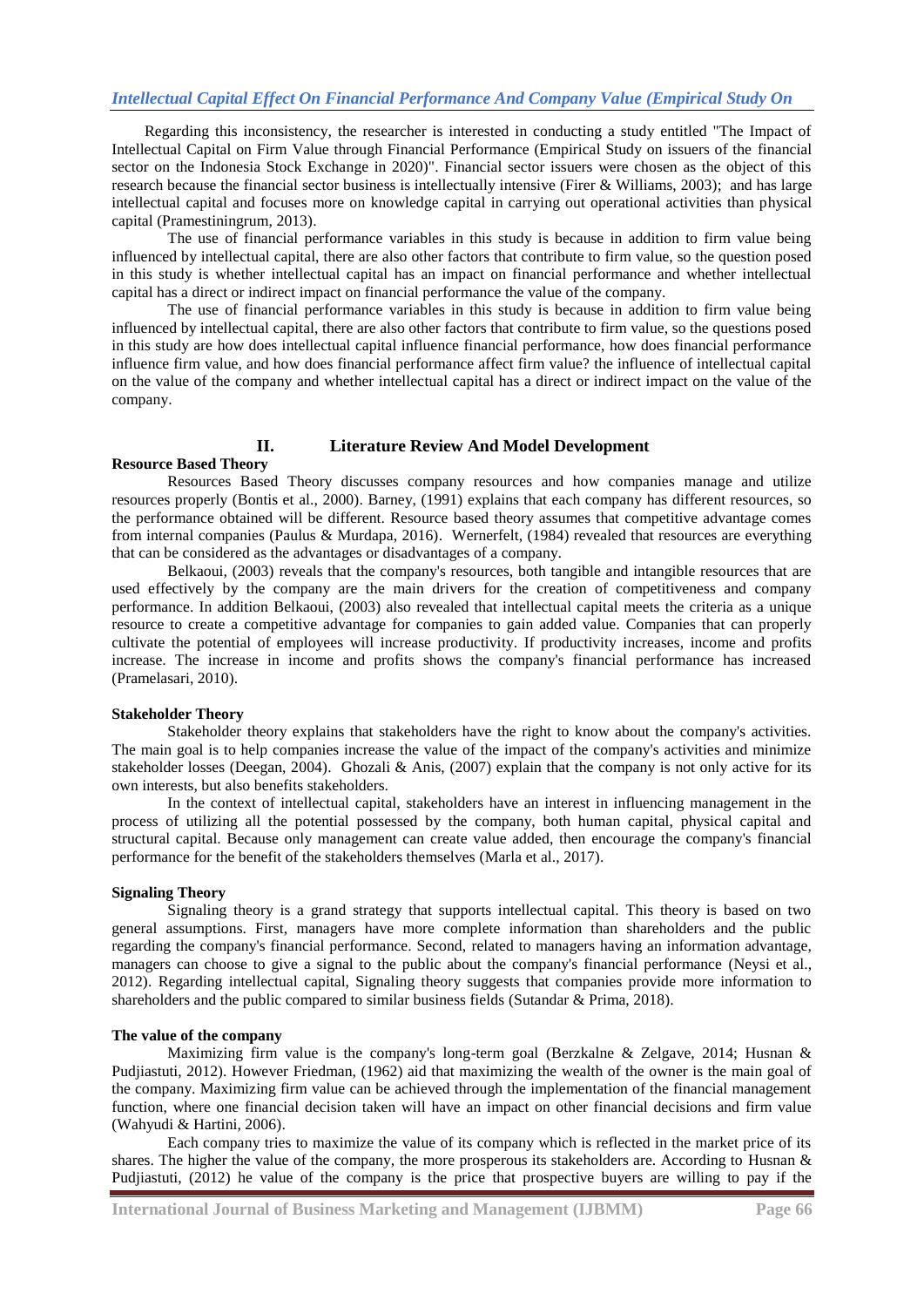company is sold. Meanwhile according to Keown, (2004) firm value is the market value of outstanding securities and company equity.

The value of the corporation does no longer solely depend on the ability to generate cash drift but additionally relies upon on the operational and economic traits of the business enterprise so that the fee of the agency reflects how nicely or poorly administration manages its wealth, this can be viewed from the size of financial performance obtained. Company value in this find out about is proxied by Tobin's q as an indicator to measure agency performance, specially about company value, which shows a administration performance in managing organization assets. Tobin's q value describes a circumstance of funding possibilities owned by the business enterprise (Lang et al., 1998). According to Sudiyatno, (2010) Tobin's q value is the sum of the market price of shares and market price of debt in contrast to the value of all present capital in production assets.

#### **Intellectual Capital**

The definition of intellectual capital is still being debated by researchers. According to Bontis, (1998) intellectual capital is a collection of intangible assets in the form of resources, abilities and competencies that can drive performance and create organizational value. However, Mouritsen, (1998) states that intellectual capital is a technology management process that focuses on predicting the company's prospects in the future.

Meanwhile, Sawarjuwono & Kadir, (2003) define that intellectual capital is the sum of human capital, structural capital, customer capital related to knowledge and technology that can provide added value to the company in the form of competitive advantage. These three elements will interact dynamically, continuously and extensively so that it will generate value for the corporate (Sawarjuwono & Kadir, 2003).

**Human Capital** Human Capital is the skills and competencies possessed by employees in producing products, both goods and services and their ability to interact well with customers. Human resources capital will develop if the company is able to manage the knowledge of its employees (Subkhan & Dyah, 2010). According to Fajarini & Firmansyah, (2012) human resources capital has a very important role because the process of creating customer capital is in the component of human resources capital. Human resource capital interacts with customers, while structural capital serves to provide stored knowledge to support value creation for consumers.

**Structural capital** is a supporting element of human capital which is used as a means and infrastructure to support the performance of company employees in meeting market needs, namely technology systems, company operational systems, patents, trademarks, and training courses, so that employees' abilities can produce intellectual capital (Saryanti, (2011). Structural capital supports human capital to produce optimal performance with the facilities and infrastructure provided by the company.So, if an individual can have a high intellectual level, but if the organization has poor systems and procedures, intellectual capital cannot achieve optimal performance and the existing potential cannot be utilized optimally.

**Customer capital** is a harmonious relationship that is owned by using the business enterprise with its partners, each from reliable and satisfactory suppliers, from loyal customers who are at ease with the company's services, and from the company's relationship with the government and with the surrounding neighborhood (Sawarjuwono & Kadir, 2003). According to Pramestiningrum, (2013) consumer capital is a right relationship between the corporation and external parties such as great suppliers, loyal customers, the government, and the surrounding community.

## **Value Added Intellectual Coefficient (VAICTM)**

VAIC<sup>TM</sup> is a tool to measure the performance of the company's intellectual capital. This method is relatively easy and applied, because it is prepared based on the accounts in the company's financial statements (Ulum, 2009). The advantages of the Pulic method include:  $VAIC^{TM}$  has a standardized and consistent basis, standard figures are generally available in the company's financial statements (Pulic et al., 1999). The data used in the VAIC<sup>TM</sup> calculation has been audited so that it is more objective and can be verified (Pulic, 2000).

#### **Financial performance**

Every enterprise usually has positive desires to be done in an effort to meet the interests of its stakeholders. The success of achieving the company's desires is a management achievement. Performance appraisal of a company wants to be measured as a basis for selection making for each inner and exterior parties.

According to Sihasale, (2001) company performance is a portrait of the company's condition during a certain period, while Fahmi, (2011) states that financial performance is an analysis used to see the extent to which a company has practiced the rules of using finance properly and correctly. The company's performance can be seen from the financial statements published periodically which describe the company's financial position (Purnomo, 1998).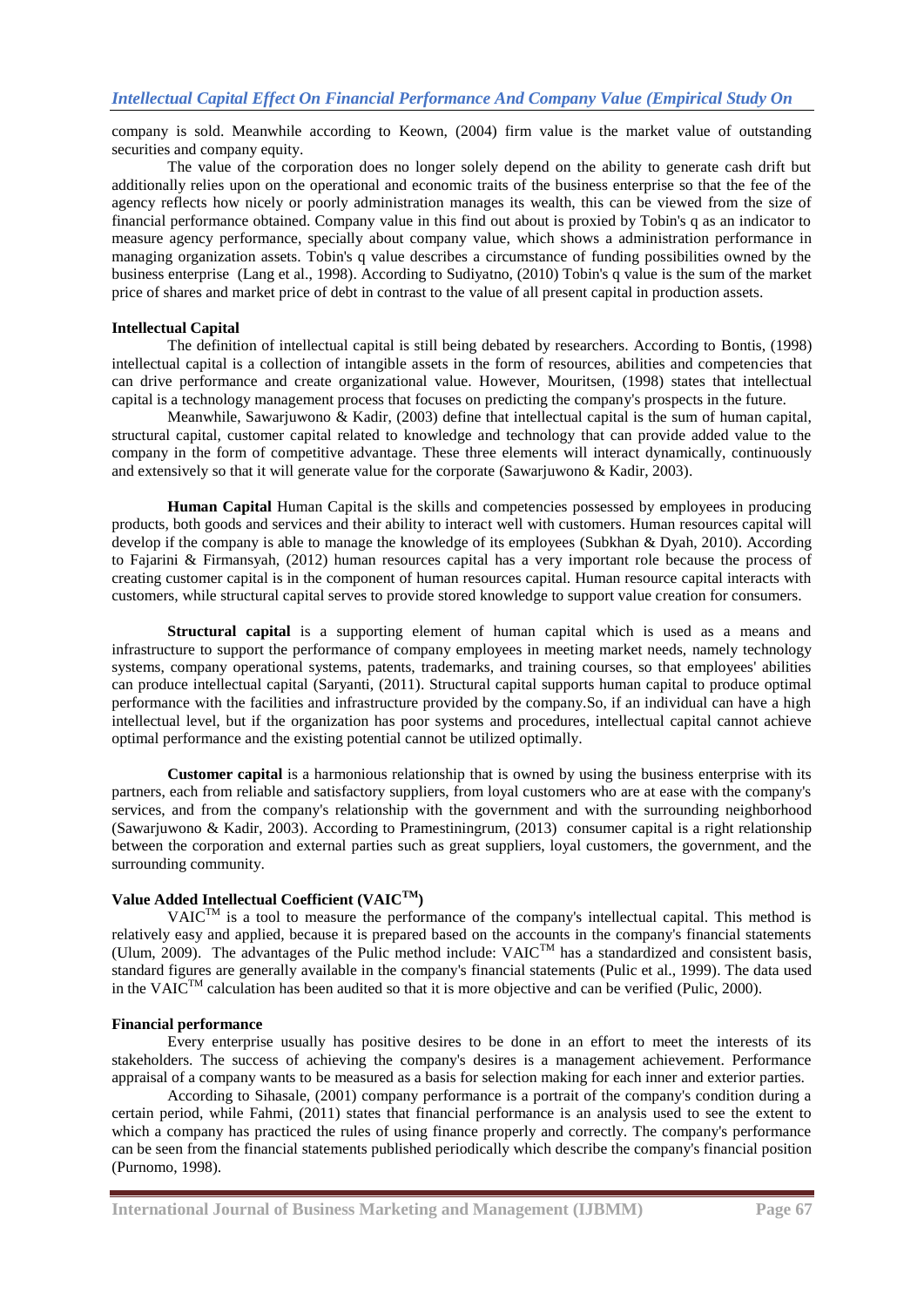In carrying out business activities, it is very important for companies to monitor the profits generated. Companies that have succeeded in increasing their profits can be said to be able to manage their resources effectively and efficiently. Profitability as an instrument for measuring financial performance will describe the company's ability to achieve profit. According to Munawir, (2012) profitability is measured using return on assets.

## **The Direct Impact of Intellectual Capital on Financial Performance.**

Efficient use of company resources can reduce costs so that it will increase company profits. If the company can develop and utilize the knowledge it has as a means to increase profits, it will benefit the stakeholders.

According to Ulum et al., (2008) intellectual capital is believed to play an important role in improving financial performance. The relationship between intellectual capital and the company's financial performance has been proven by several researchers. Chen et al., (2005); Fajarini & Firmansyah, (2012); Firer & Williams, (2003); Pramudita, (2012); Rubhyanti, (2008); Subkhan & Dyah, (2010); Tan et al., (2007); Ulum et al., (2008) have proven that intellectual capital has a significant positive impact on the company's financial performance. Based on the description above, the first hypothesis  $(H_1)$  proposed is as follows:

 $H<sub>1</sub>$ : Intellectual capital has a significant positive impact on the company's financial performance.

## **Direct Impact of Financial Performance on Company Value**

The better the company's performance, the better the company's prospects in the future, meaning the better the value of the company. Financial performance is usually proxied by financial ratios. The level of success of the company's management in managing the assets and capital owned can be known through these financial ratios. If the company's ability to generate profits increases, the share price will increase. Increasing profits is one of the important factors for the creation of a company's competitive advantage in a sustainable manner. An increase in stock prices will lead to investor appreciation of the company's performance.

Ulum, (2009) proves that financial performance as a proxy for profitability with return on assets indicators has a significant positive impact on firm value. This shows that the higher the financial performance, the more likely the firm value will increase. On the other hand, the lower the financial performance, the lower the firm value. Therefore, return on assets is one of the factors that influence the value of the company. Based on the description above, the second hypothesis  $(H_2)$  proposed is as follows:

 $H<sub>2</sub>$ : Financial performance has a significant positive impact on firm value.

## **Direct Impact of Intellectual Capital on Firm Value.**

Stakeholder concept states that the organization is no longer an entity that solely operates for its personal sake however need to provide benefits to its stakeholders (Ghozali & Chariri, 2007). Ulum et al., (2008) mentioned that most useful resource management can enlarge association value.

In relation to stakeholder theory, it is explained that all organization things to do lead to cost creation, ownership, and utilization of intellectual assets enabling businesses to achieve aggressive benefit and expand value-added (Sunarsih & amp; Mendra, 2012). One of the benefits of intellectual capital is as a device to determine the company value (Edvinsson & amp; Malone, 1997).

Previous research has been conducted by Belkaoui, (2003; Chen et al., (2005); Rubhyanti, (2008) proving that intellectual capital has a significant positive impact on market value. Based on the description above, the third hypothesis  $(H_3)$  proposed is:

 $H<sub>3</sub>$ : Intellectual capital has a significant positive impact on value.

## **Indirect Impact of Intellectual Capital on Firm Value.**

Companies that are able to efficiently manage their intellectual resources can increase value added and competitive advantage which will lead to an increase in company profits. The better the company's performance growth means the company's prospects in the future are getting better too, meaning that the company's value in the eyes of investors is also good.

Previous research conducted by Belkaoui (2003), Firer dan Williams (2003), Chen et al. (2005), Yunita (2012) dan Rubhyanti (2008) show that intellectual capital has a significant positive impact on the company's performance and market value. Based on the description above, the fourth hypothesis  $(H_4)$  is formulated as follows:

H<sup>4</sup> : Intellectual capital has a significant positive impact on firm value through financial performance.

Based on the theoretical study and the findings described above, it can be described the line of thought of this research in a theoretical framework that is structured as follows: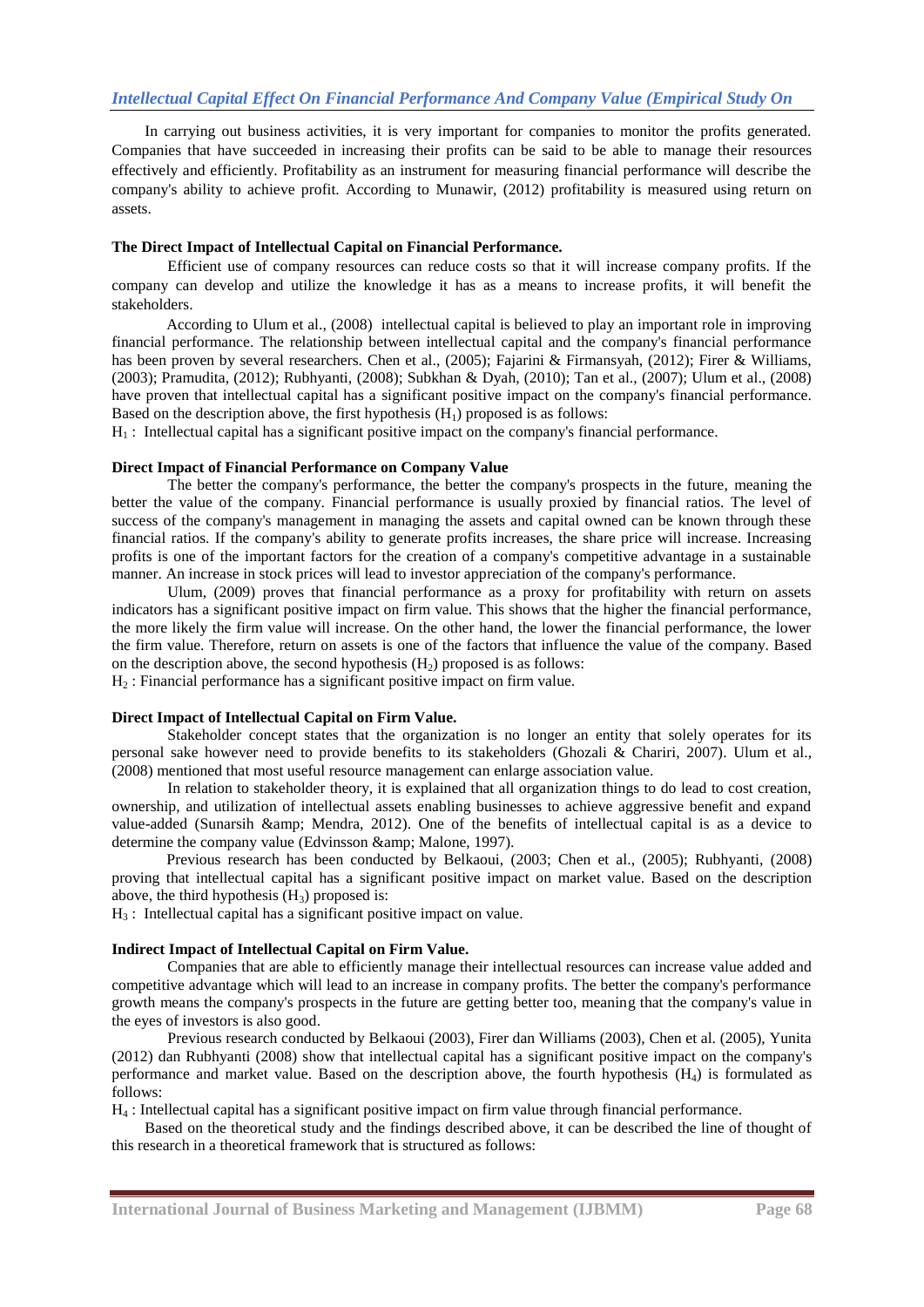

## **III. Research Methodology**

The target population of this research is the financial sector companies that are listed on the Indonesia Stock Exchange in 2020 as many as 90 issuers, while the affordable population is the financial sector companies that are listed on the Indonesia Stock Exchange in 2020 with the criteria of having the required data of 84 issuers, all of which are used as objects. study.

**The dependent variable** of this study is firm value, measured by Tobin's q. Tobin's q formula (Sudiyatno, 2010):

 $Tobin's q = \frac{s'lock\text{ Market Value} + \text{Debt Market Value}}{s}$ Total assets

**The independent variable** of this research is intellectual capital which is proxied by physical capital (VACA), human capital (VAHU), and structural capital (STVA). The combination of the three value added is symbolized by the name VAIC<sup>TM</sup> (Pulic, 1998). The formula and steps for calculating VAIC<sup>TM</sup> are as follows:

 $VACA^{TM} = VACA + VAHU + STVA$ where: Value Added  $VACA =$ Capital Imployed upital imploy<br>Value Added  $VAHU =$ Human Capital<br>Structural Capital  $STVA =$ Value Added  $VA = OUT - IN$ where: OUT : income amount and other revenue, IN : cost and expenses, other than employee expenses,

VA : extra output and input.

**The intervening variable** in this study is financial performance as proxied by Return on Assets (ROA), calculated by the formula (Kasmir, 2014):<br> $PQA$  Net profit

 $ROA = \frac{1}{T}$ 

**The analysis technique** uses path analysis, as an extension of multiple linear regression analysis to estimate the relationship between variables that have been previously determined on the basis of theory (Imam, 2006). To analyze the relationship between the independent and dependent variables, the following two regression equations are needed.

 $ROA = \alpha + \beta_3$  VAIC + e<sub>1</sub> (1)  $NP = \alpha + \beta_1$  VAIC +  $\beta_2$  ROA +  $e_2$  (2) di mana: α : constant  $\beta_1$  : VAIC path coefficient with NP,  $\beta_2$  : ROA path coefficient with NP,  $\beta_3$  : VAIC path coefficient with ROA,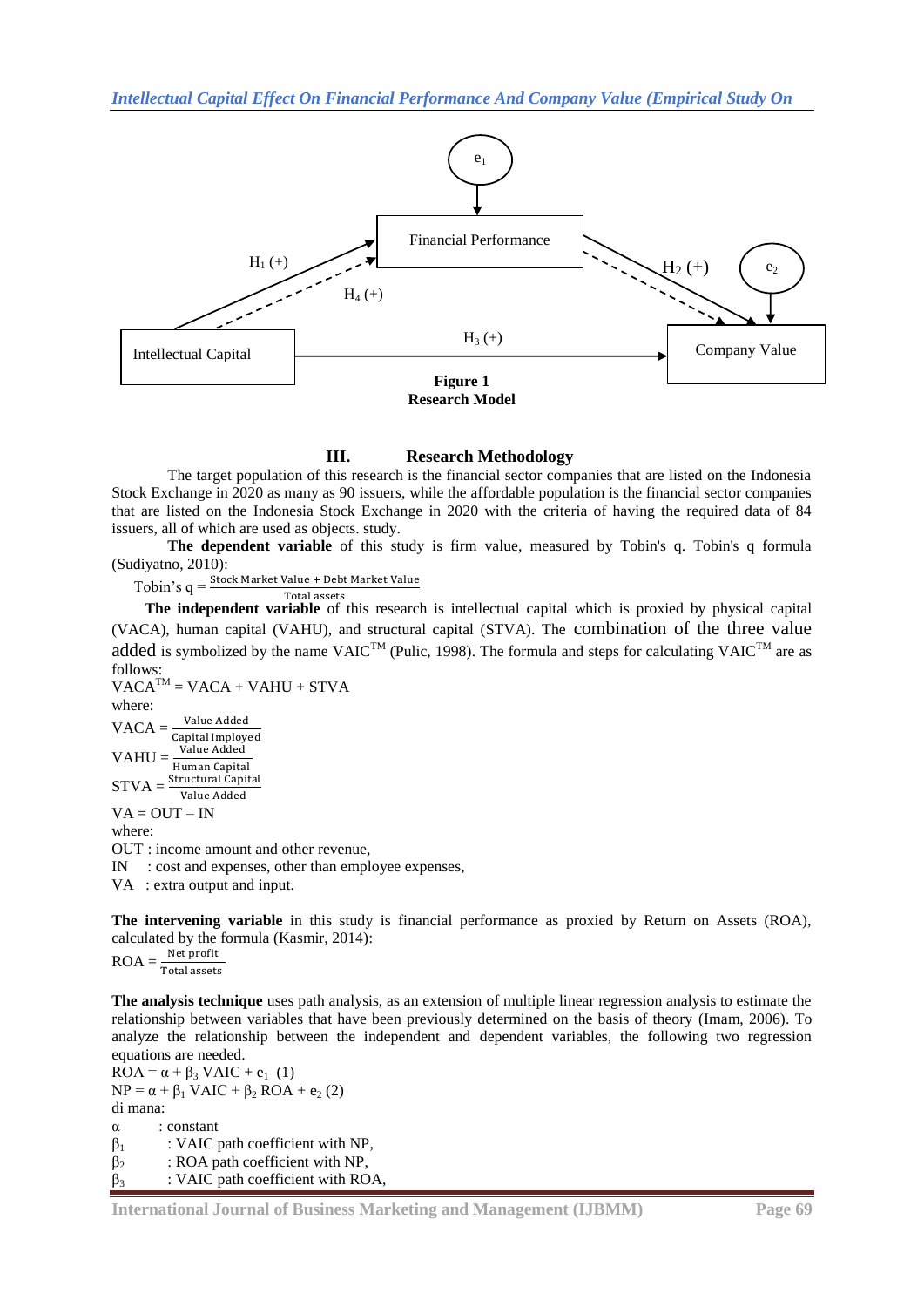ROA : return on assets.

VAIC : value added intellectual coefficient,

NP : the value of the company.

Mediation testing is carried out using the Sobel test with the following formula (MacKinnon et al., 1995):

 $S_{a,b} = \sqrt{b^2 \sigma a^2 + a^2 \sigma b^2}$ 

where:

σa : standard error of a,

σb : standard error of b,

a : coefficient of independen variable,

b : coefficient of mediating variable.

To test the significant indirect effect, it is necessary to calculate the t value of the ab coefficient with the formula:

 $t = \frac{a}{c}$ S

If t count is greater than t table or significant value  $< 0.05$ , it is concluded that there is a mediation effect.

# **IV. Results And Discussion**

#### **Model Test**

Before carrying out statistical tests, first screening of the data to be processed by means of outlier detection. The results of the outlier detection of the first regression model contained 38 observations of outlier data, while the second regression model had 56 observations. Data declared as outliers are immediately excluded from the next calculation.

Furthermore, the residual normality test, classical assumption test and model accuracy test were carried out. The results are as shown in the following table:

| Table 1. Normality Test Output                       |       |       |        |  |  |  |
|------------------------------------------------------|-------|-------|--------|--|--|--|
| Sig<br>Model<br><b>Test Statistic</b><br>Description |       |       |        |  |  |  |
| <b>First Regression</b>                              | 0.133 | 0.290 | Normal |  |  |  |
| Second Regression                                    | 0.152 | 0.376 | Normal |  |  |  |
| Source: Processed data, 2022                         |       |       |        |  |  |  |

| Table 2. Multicollinearity Test Output |                 |                  |            |  |  |  |
|----------------------------------------|-----------------|------------------|------------|--|--|--|
| Model                                  | <b>Variable</b> | <b>Tolerance</b> | <b>VIF</b> |  |  |  |
| Second Regression                      | VAIC-           | 0.999            | 1.001      |  |  |  |
|                                        | <b>ROA</b>      | 0.999            | .001       |  |  |  |
| Source: Processed data 2022            |                 |                  |            |  |  |  |

| Table 3. Heteroscedasticity Test Output |              |              |       |  |  |
|-----------------------------------------|--------------|--------------|-------|--|--|
| Model                                   | Variable     | Standardized | Sig   |  |  |
|                                         |              | Coefficient  |       |  |  |
| <b>First Regression</b>                 | VAIC         | 0.009        | 0.949 |  |  |
| Second Regression                       | VIAC         | 0.153        | 0.385 |  |  |
|                                         | <b>ROA</b>   | $-0.200$     | 0.259 |  |  |
|                                         | $\sim$<br>T. | 1.1.0000     |       |  |  |

Source: Processed data, 2022

| Table 4. Model Test Output   |       |          |       |         |       |             |
|------------------------------|-------|----------|-------|---------|-------|-------------|
| Model                        |       | R Square | e     |         | Sig   | Description |
| <b>First Regression</b>      | 0.923 | 0.852    | 0.385 | 287.168 | 0.000 | Model Fit   |
| Second Regression            | 0.497 | 0.247    | 0.868 | 5.097   | 0.012 | Model Fit   |
| Source: Processed data, 2022 |       |          |       |         |       |             |

The test results above indicate that the data is normally distributed (sig  $> 0.05$ ), there is no multicollinearity (Tolerance  $> 0.1$  or VIF  $< 10$ ), there is no heteroscedasticity (sig  $> 0.05$ ) and the model is declared fit (sig < 0.05). Therefore, the data fulfills the requirements to be analyzed using either simple or multiple linear regression models.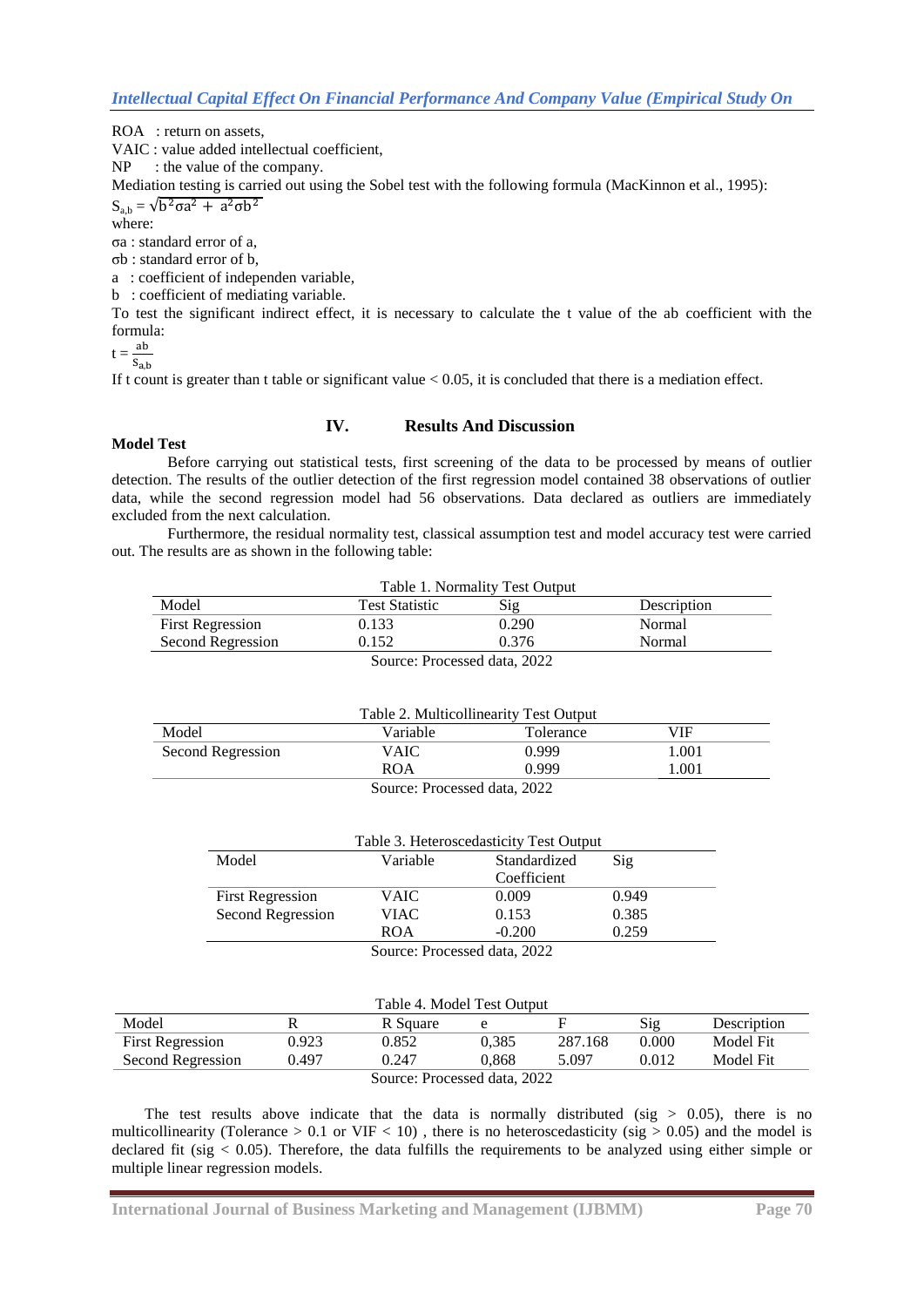## **Hypothesis testing**

The results of hypothesis testing are shown in the following table:

| Table 5. Hypothesis Test Output |        |                      |              |         |           |                |       |                |
|---------------------------------|--------|----------------------|--------------|---------|-----------|----------------|-------|----------------|
| Model                           |        | Variable             | B            | Stand.E | Beta      |                | Sig   | Description    |
| rror                            |        |                      |              |         |           |                |       |                |
| <b>First Regression</b>         |        | VAIC→ROAV            | 0.003        | 0.000   | 0.923     | 16.959         | 0.000 | $H_1$ received |
| Second Regression               |        | $AIC \rightarrow NP$ | 0.002        | 0.002   | 0.153     | 0.981          | 0.334 | $H_2$ rejected |
|                                 |        | $ROA \rightarrow NP$ | $-0.017$     | 0.005   | $-0.478$  | $-3.068$       | 0.004 | $H_3$ rejected |
| Source: Processed data, 2022    |        |                      |              |         |           |                |       |                |
|                                 |        |                      |              |         |           |                |       |                |
| Table 6. Sobel Test Output      |        |                      |              |         |           |                |       |                |
|                                 | $t_a$  | $t_{\rm b}$          | Coefficients | Test    | statistic | $P-Value(Sig)$ |       | Description    |
| Sobel test<br>Beta              |        |                      |              |         |           |                |       |                |
| Input                           | 16.959 | $-3.068$             | $-0.441$     | 3.019   |           | 0.0025         |       | $H_4$ received |
| Source: Processed data 2022     |        |                      |              |         |           |                |       |                |

Source: Processed data, 202 The output display above shows that financial performance is a pure mediating variable, because intellectual capital has a significant effect and financial performance also has a significant effect, while



**V. Path Analysis**

## **The Direct Impact of Intellectual Capital on Financial Performance**

The output of the first hypothesis test  $(H_1)$  proves that intellectual capital has a significant positive effect on the company's financial performance in obtaining profits in the form of profitability through company assets. These results reflect that an increase in the performance or value of the company's intellectual capital will be able to improve the company's financial performance, so that the company's financial performance is directly proportional to the change or growth of intellectual capital.

This is a reference for companies that implement a knowledge-based business system in which the company's strategy is based on knowledge and information. The development of technology and optimization of human resources through knowledge will be able to optimize the company's performance and bring a positive impact, namely increasing company profits.

These findings are in line with the findings of (Chen et al., 2005; Fajarini & Firmansyah, 2012; Firer & Williams, 2003; Rubhyanti, 2008; Solikhah et al., 2010; Subkhan & Dyah, 2010; Tan et al., 2007; Ulum et al., 2008) which proves that intellectual capital has a significant positive impact on the company's financial performance.

## **Direct Impact of Financial Performance on Firm Value**

The output of the second hypothesis test  $(H<sub>2</sub>)$  indicate that financial performance has a significant negative impact on firm value. This reflects that the increase in financial performance, the value of the company will decrease. This is probably caused by the management's performance in using the company's assets that have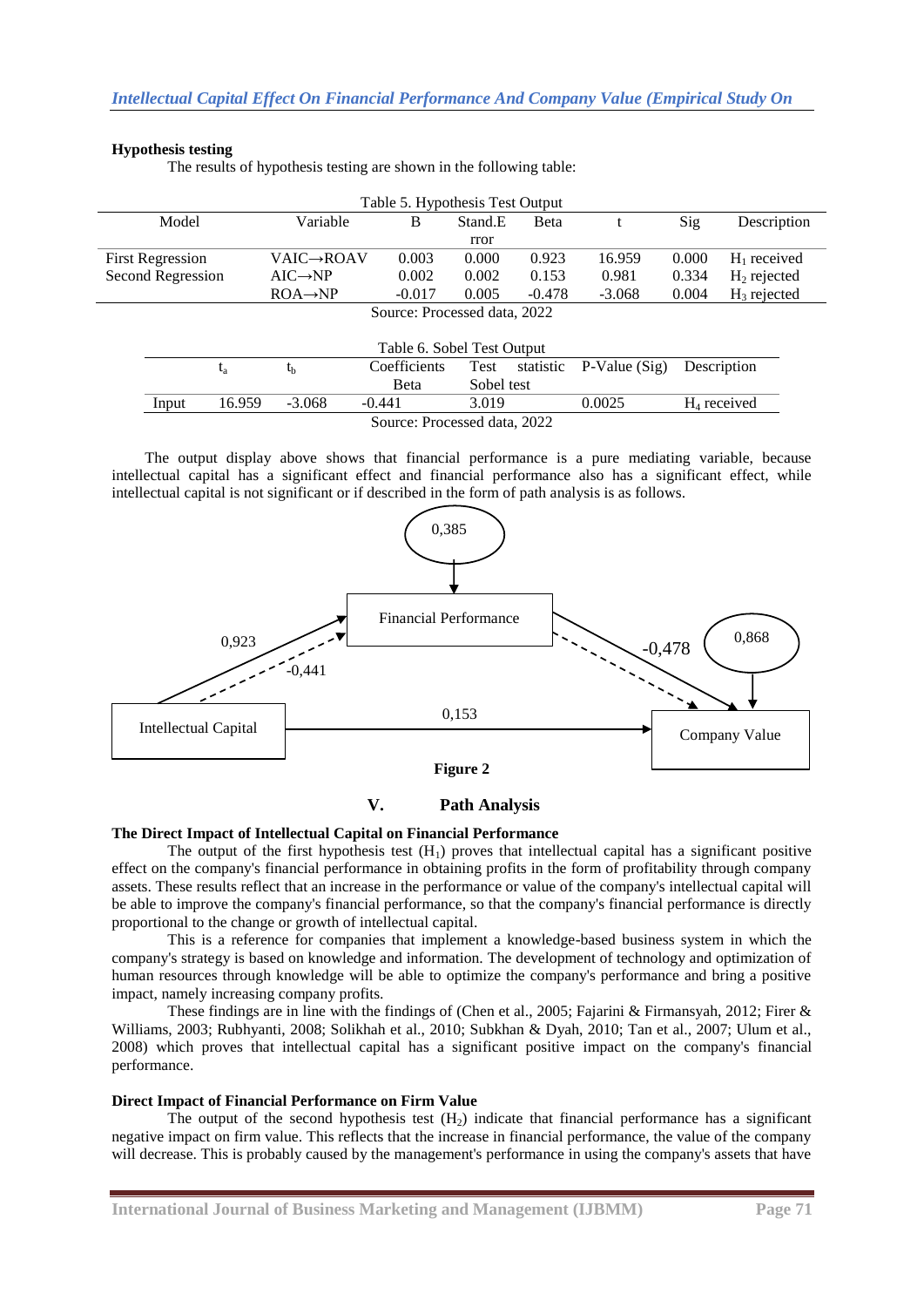not been managed efficiently and effectively which causes the net profit generated to be small, while the assets owned by the company are very large**.**

The results of this study are in contrast to the results of research by Ulum, (2009) which proves that financial performance as a proxy for profitability with the return on assets indicator has a significant positive impact on firm value. These results imply that an increase in financial performance due to an increase in profits from the company's production will automatically be followed by an increase in company value, so that the stock market value in the eyes of the public, especially investors, is high, because the public, especially investors, believe that companies with good financial performance will able to bring a good impact for them, especially to get a return. So that the relationship between financial performance and firm value is directly proportional.

#### **The Direct Impact of Intellectual Capital on Firm Value**

The output of the third hypothesis test  $(H_3)$  did not succeed in proving that intellectual capital has a direct and significant positive impact on firm value. This indicates that investors have not given high ratings to companies that have high intellectual capital. This is because the company's operational activities still seem to be dominated by the use of tangible assets to increase the value of the company, means that intellectual capital has not been used as a decision-making tool so that the market does not give a high assessment of companies that have high intellectual capital. In addition, it is possible that the reporting of intellectual capital in Indonesia is still voluntary and has not been standardized so it is difficult to quantify the intellectual capital.

These findings contradict the findings of Belkaoui, (2003; Chen et al., (2005); Rubhyanti, (2008), which proves that intellectual capital has a positive effect on market value. The higher the intellectual capital owned by the company, the higher the firm value, the higher the firm value). In this case, investors give a higher value to companies that have higher intellectual resources compared to companies that have low intellectual capital resources. However, the results of this study are supported by research results (Dewi & Deannes, 2014; Marcela & Budi, 2016; Sunarsih & Mendra, 2012; Susanti, 2016) which states that intellectual capital has an insignificant positive effect on firm value.

#### **Indirect Impact of Intellectual Capital on Firm Value**

The output of the fourth hypothesis test  $(H_4)$  indicate that intellectual capital has a significant negative effect on firm value through financial performance. The influence between intellectual capital on financial performance and firm value occurs because the company's intellectual capital increases and the company is able to empower and optimize intellectual capital, there will be a decrease in financial performance. However, to obtain intellectual capital which will become the company's advantage requires high sacrifices so that there is a possibility that companies in empowering and optimizing existing intellectual capital will have an impact on the company's financial performance which raises the possibility of the company experiencing a decline in financial performance. The possibility of a decline in financial performance in this situation will increase the value of the company, in which investors will judge that the problem of declining financial performance is a form of company change in increasing its intellectual capital.

The findings of this study are different from the findings of Arindha, (2018); Jingga & Himmiyatul, (2018) which proves that intellectual capital has an impact on the value of the company through financial performance in manufacturing companies. This difference may be caused by differences in the sector that is the object of research, because this study uses the financial sector.

## **VI. CONCLUSION**

The results of hypothesis testing that have been carried out previously, it can be concluded that intellectual capital has a significant positive impact on financial performance, on the contrary financial performance has a significant negative impact on firm value, while intellectual capital has an insignificant positive impact on firm value, while intellectual capital has a significant negative impact on firm value through on financial performance so that financial performance is a pure intervening variable.

## **SUGGESTION**

For further research, it is better to be able to develop research concepts by adding new variables or using new methodologies so that they are able to broaden their horizons in the field of finance related to intellectual capital. Meanwhile, investors should be wiser by using this research as an additional information tool for companies that have applied knowledge-based business principles for the sake of making investment decisions.

## **REFERENCES**

[1]. Arindha. (2018). *Pengaruh Intellectual Capital terhadap Nilaia Perusahaan Dengan Profitabilitas*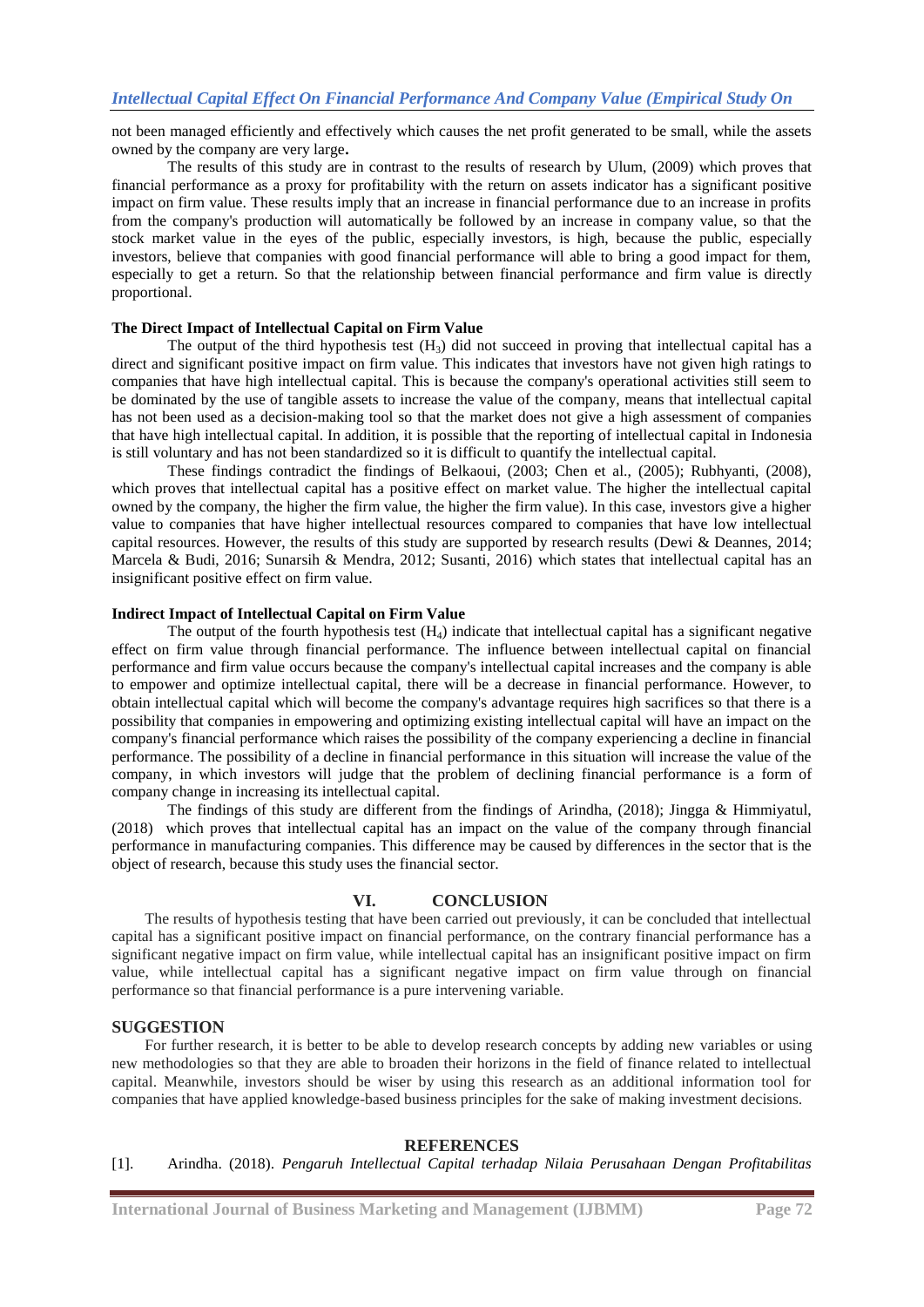*sebagai Variabel Intervening*. Universitas Islam Negeri Maulana Malik Ibrahim Malang.

- [2]. Barney, J. B. (1991). Firm resources and sustainable competitive advantage. *Journal of Management*, *17*(1), 99–120.
- [3]. Belkaoui, A. R. (2003). Intellectual Capital And Firm Performance Of US Multinational Firms: A Study Of The Resource-Based And Stakeholder Views. *Journal of Intellectual Capital.*, *4*(2), 215–226.
- [4]. Benny, K., & Muchamad, S. (2008). Pengaruh Modal Intelektual Terhadap Kinerja Perusahaan. *Simposium Nasional Akuntansi*, 23–24.
- [5]. Berzkalne, I., & Zelgave, E. (2014). Intellectual capital and Company Value. *Procedia-Social and Behavioral Sciences*, *110*, 887–896.
- [6]. Bontis, N. (1998). Intellectual capital: an exploratory study that develops measures and models. *Management Decision*, *36*(2), 63–76.
- [7]. Bontis, N., William, Chua Chong, K., & Richardson, S. (2000). Intellectual capital and business performance in Malaysian industries. *Journal of Intellectual Capital*, *1*(1), 85–100.
- [8]. Chen, M. ., Cheng, S. ., & Hwang, Y. (2005). An Empirical Investigation of the Relationship Between Intellectual Capital and firms' Market Value and Financial Performances. *Journal of Intellectual Capital*, *6*(2), 159–176.
- [9]. Deegan, C. (2004). *Financial Accounting Theory*. Mc Graw-Hall Book Company.
- [10]. Dewi, N., & Deannes, I. (2014). Intellectual Capital Tehadap Nilai Perusahaan dengan Kinerja Keuangan sebagai Variabel Intervening. *Jurnal Keuangan Dan Perbankan*, *18*(2), 233–248.
- [11]. Edvinsson, L., & Malone, M. (1997). *Intellectual Capital: Realizing your Companys True Value by Finding its Hidden Brainpower*. Harper Collins.
- [12]. Fahmi, I. (2011). *Analisis Kinerja Keuangan*. Alfabeta.
- [13]. Fajarini, I., & Firmansyah, R. (2012). Pengaruh Intellectual Capital Terhadap Kinerja Keuangan Perusahaan (Studi Empiris Perusahaan LQ 45). *Jurnal Dinamika Akuntansi.*, *4*(1), 1–12.
- [14]. Firer, S., & Williams, S. (2003). Intellectual Capital and Traditional Measures of corporate performance. *Journal of Intellectual Capital*, *4*(3), 348–360.
- [15]. Friedman, M. (1962). *Capitalism and Freedom*. University of Chicago Press.
- [16]. Ghozali, I., & Chariri, A. (2007). *Teori Akuntansi*. Badan Penerbit Universitas Diponegoro.
- [17]. Husnan, S., & Pudjiastuti, E. (2012). *Dasar- Dasar Manajemen Keuangan* (Kelima). AMP YKPN.
- [18]. Imam, G. (2006). *Aplikasi Analisis Multivariate dengan Program SPSS* (Edisi Ke-4). universitas Diponegoro.
- [19]. Jingga, J. M., & Himmiyatul, A. J. J. (2018). *Pengaruh Intellectual Capital Terhadap Nilai Perusahaan Melaui Kinerja Keuangan (Studi Pada Perusahaan Manufaktur Yang Terdaftar Di Bursa Efek Indonesia Tahun 2013 – 2017)*. Universitas Brawijaya.
- [20]. Kasmir. (2014). *Analisis Laporan Keuangan*. RajaGrafindo Persada.
- [21]. Keown, A. J. (2004). *Manajemen Keuangan: Prinsip-Prinsip dan Aplikasi*. PT. Indeks Kelompok Gramedia.
- [22]. Lang, L. H. P., Stulz, R. M., & Walking, R. A. (1998). Managerial Performance, Tobin'S Q and The Gains From Successful Tender Offers. *Journal of Financial Economics*, *24*, 137–154.
- [23]. Ma'ruf, M. A. (2018). *Pengaruh Intellectual Capital Terhadap Nilai Perusahaan dan Kinerja Keuangan Sebagai Variabel Intervening Pada Perusahaan LQ45 Di Bursa Efek Indonesia.* Universitas Tadulako Palu.
- [24]. MacKinnon, D., Warsi, G., & Dwyer, J. (1995). A simulation study of mediated effect measures. *Multivariate Behavioral Research*, *30*(1).
- [25]. Marcela, E., & Budi, S. P. (2016). Pengaruh Nilai Tambah Modal Intelektual Dan Pengungkapan Modal Intelektual Terhadap Nilai Perusahaan (Studi Pada Perusahaan Perbankan Yang Terdaftar Di Bursa Efek Indonesia). *Jurnal Akuntansi Riset*, *5*(2).
- [26]. Marla, L. I., Hari, W., & Dedi, B. H. (2017). "Modal Intelektual Pada Perusahaan-Perusahaan Di Sektor Keuangan yang Terdaftar Di Bursa Efek Indonesia Periode 2010-2014". *Jurnal Ekonomi Dan Kebijakan Pembanguan*, *6*(1), 58–81.
- [27]. Mouritsen, J. (1998). Driving Growth: Economic Value Added versus Intellectual Capital. *Management Accounting Research*, *9*, 461–482.
- [28]. Munawir, S. (2012). *Analisa Laporan Keuangan*. Penerbit Liberty.
- [29]. Neysi, S. H., Mazraeh, S., & Mousavi, Z. (2012). The Importance of Intellectual Capital Disclosure. *International Journal of Business and Social Science*, *3*(15), 307–310.
- [30]. Paulus, A. L., & Murdapa, P. S. (2016). "Pemanfaatan Teori Resource- Based View Pada Ritel Minimarket: Implikasinya dan Terhadap Strategi Keunggulan Bersaing". *Jurnal Riset Ekonomi Dan Manajemen*, *16*(2), 215–224.
- [31]. Petty, R., & James, G. (2000). Intellectual capital literature review: Measurement, reporting and